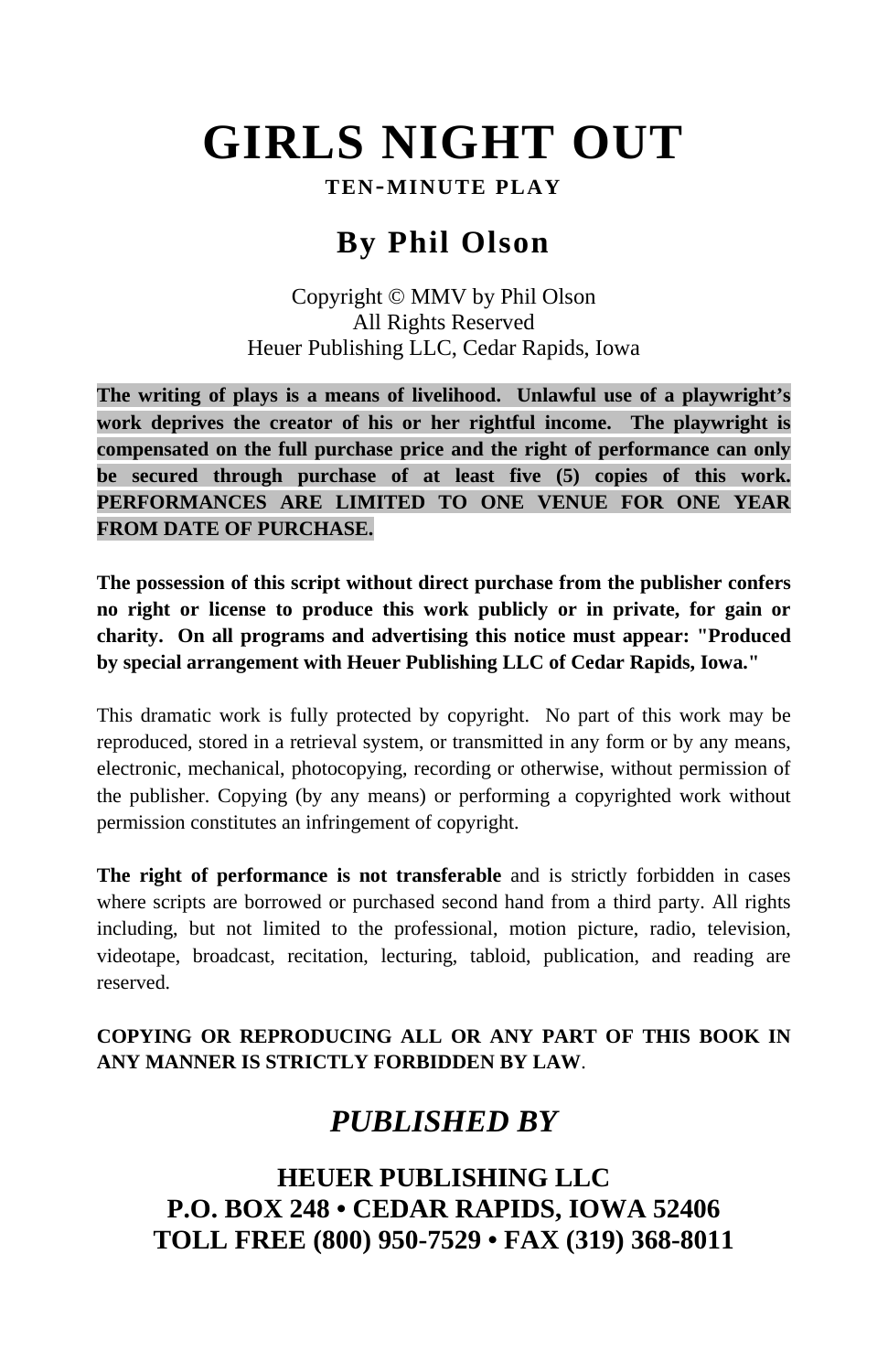# **GIRLS NIGHT OUT By Phil Olson**

**SYNOPSIS**: Four years after her divorce, Mindy goes into a bar with her friend to meet men. She finds much more than she bargained for.

## **CAST OF CHARACTERS**  *(3 WOMEN, 1 MAN)*

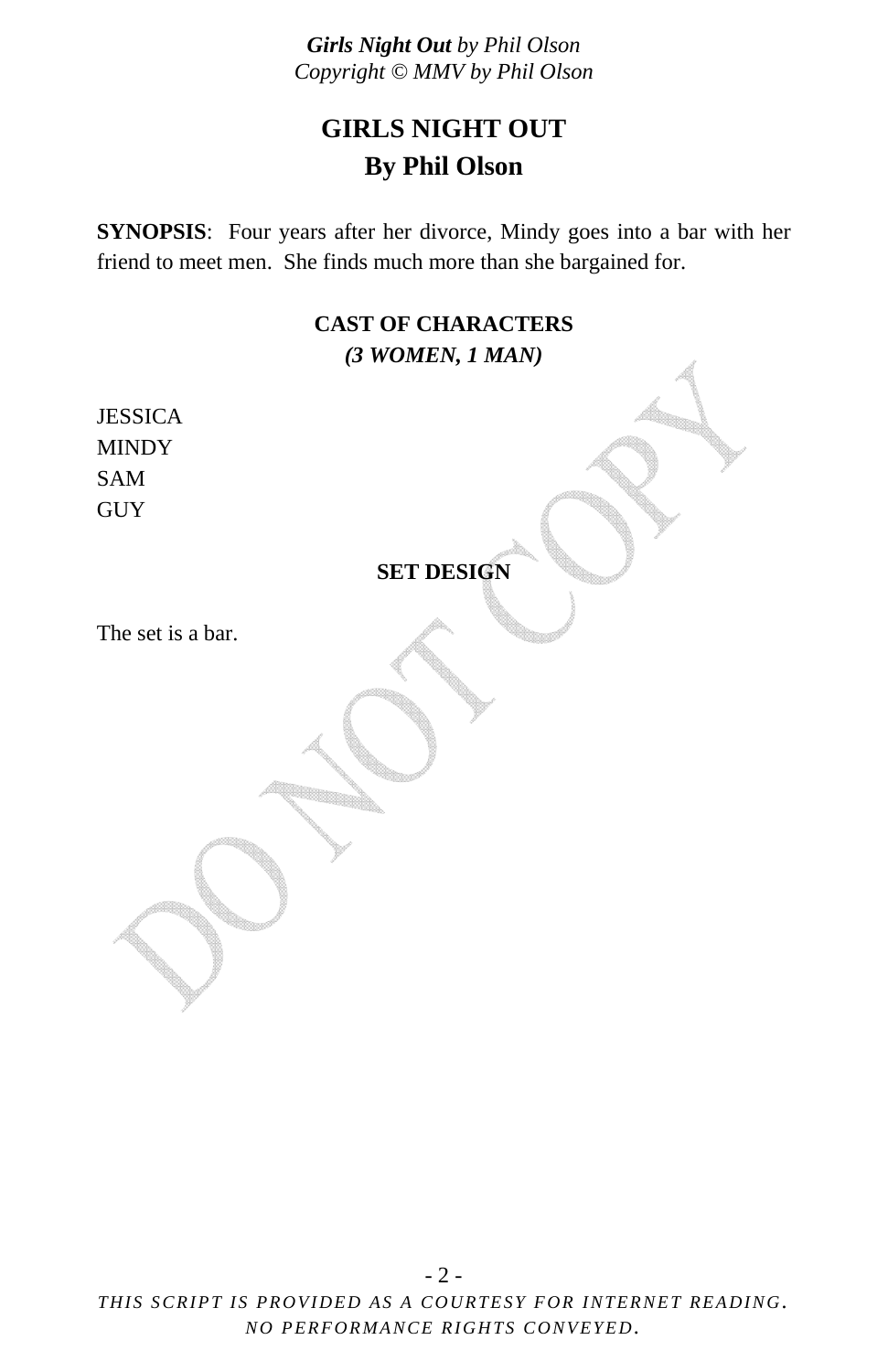# *AT RISE:*

*JESSICA, young and pretty, enters the bar and looks around. She likes what she sees. She looks back toward MINDY, who is off stage.* 

**JESSICA:** Come on.

**MINDY:** *(From off stage.)* I can't do this.

**JESSICA:** Yes, you can. Get in here.

- **MINDY:** *(From off stage.)* I'm gonna get a cab. I'll see you at work on Monday.
- **JESSICA:** *(As she goes off stage to get Mindy.)* No, you are not going to get a cab. You're going to come in here and meet guys.

*JESSICA has MINDY, in her thirties and very out of place, by the hand. She's almost dragging her into the bar.* 

**MINDY:** Don't do this. No, no, stop. Let go. *(She pulls her hand away.)* I will scratch your eyes out. Don't think I won't . . . *(She glances into the bar.)* . . . Oh my God, it's a meat market.

**JESSICA:** Isn't it great?

**MINDY:** No, it's not great. There are like . . . men in here.

**JESSICA:** *(Scanning the area.)* Wall-to-wall man meat.

- **MINDY:** I'm not ready for man meat. My therapist says I need to take baby steps.
- **JESSICA:** It's been four years since your divorce. Forget the baby steps. You gotta get out there and shake it up a little.

**MINDY:** You said we were going to go somewhere and talk.

**JESSICA:** We are. We're gonna talk to men.

**MINDY:** I don't wanna talk to men. I hate men. I have sworn off men for life.

**JESSICA:** No, you haven't.

**MINDY:** You wanna see my tattoo of a testicle with a knife sticking through it?

*She starts to pull down her pants in the back.*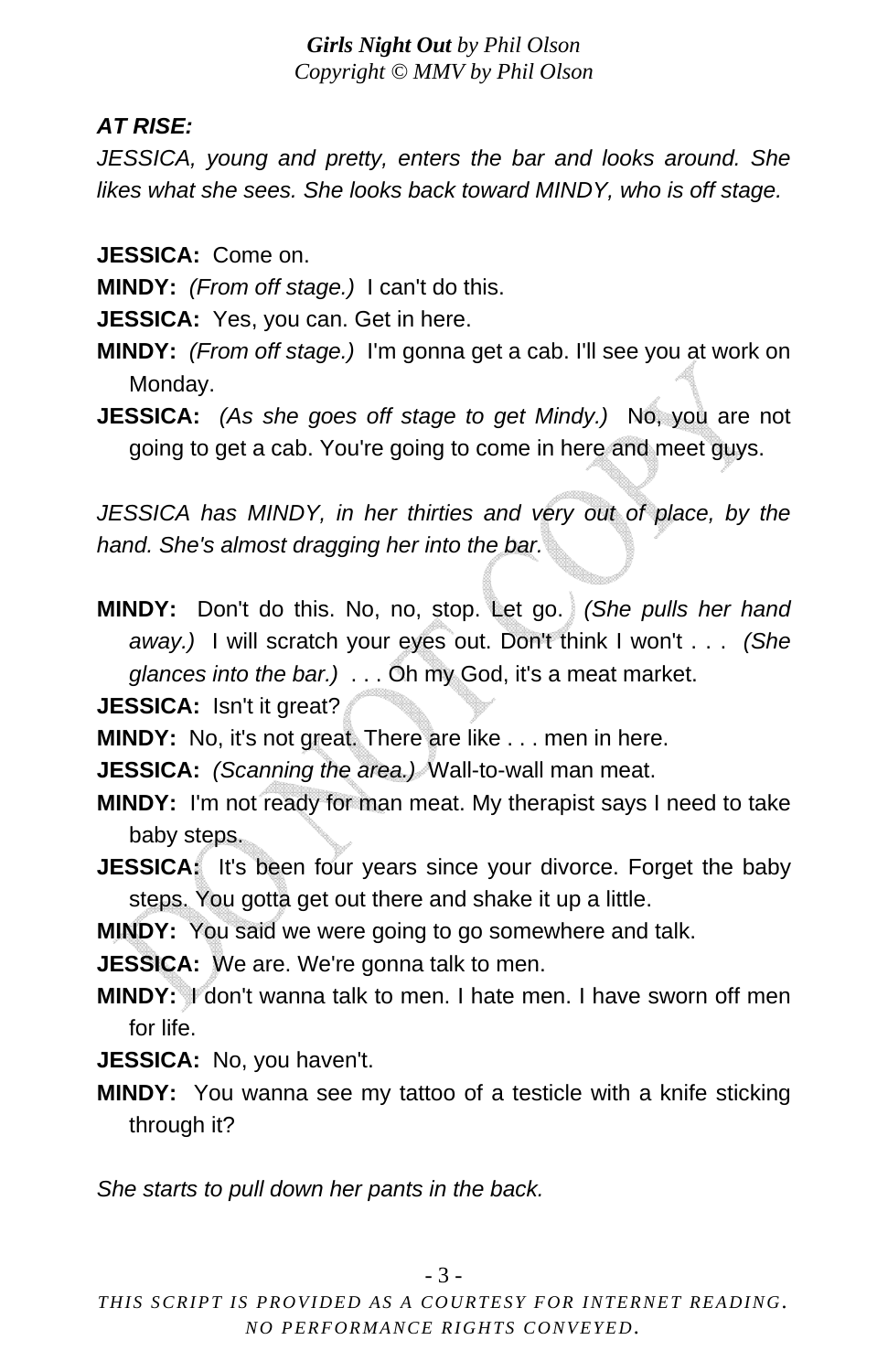**JESSICA:** *(Turning away, disgusted.)* Oh God. *(She sees a stud across the bar.)* Oh, man, I'd like to play hoop snake with that tongue depressor.

**MINDY:** What does that even mean?

**JESSICA:** You need to loosen up, okay? Act like you're having a good time. Guys like women who are fun.

**MINDY:** How's this?

*Putting on a big dopey fake smile. She makes funny dancing motions while making circus noises.*

**JESSICA:** ... Okay, stop, you're embarrassing me.

**MINDY:** *(She stops being goofy and calms down.)* I'm sorry. You're right. I guess I should start to think about dating again. I mean, my therapist says I need to start opening up and sharing my feelings with someone, maybe fall in love, fully commit myself to a man again, make dinner for him every night, wash his clothes, take him to Maui for his birthday, and then come home from work early one day to catch him in bed with his new secretary, you fucker!

*A GUY who thinks he's way more of a stud than he is walks up to them.* 

**GUY:** How you doin'? **MINDY:** Keep walkin', Skippy. **GUY:** Okay.

*He walks past them, checks out another part of the bar, then turns back to look at MINDY.* 

**MINDY:** What are you looking at? You wanna piece of me? Bring it on, bee-otch!

**GUY:** Okay.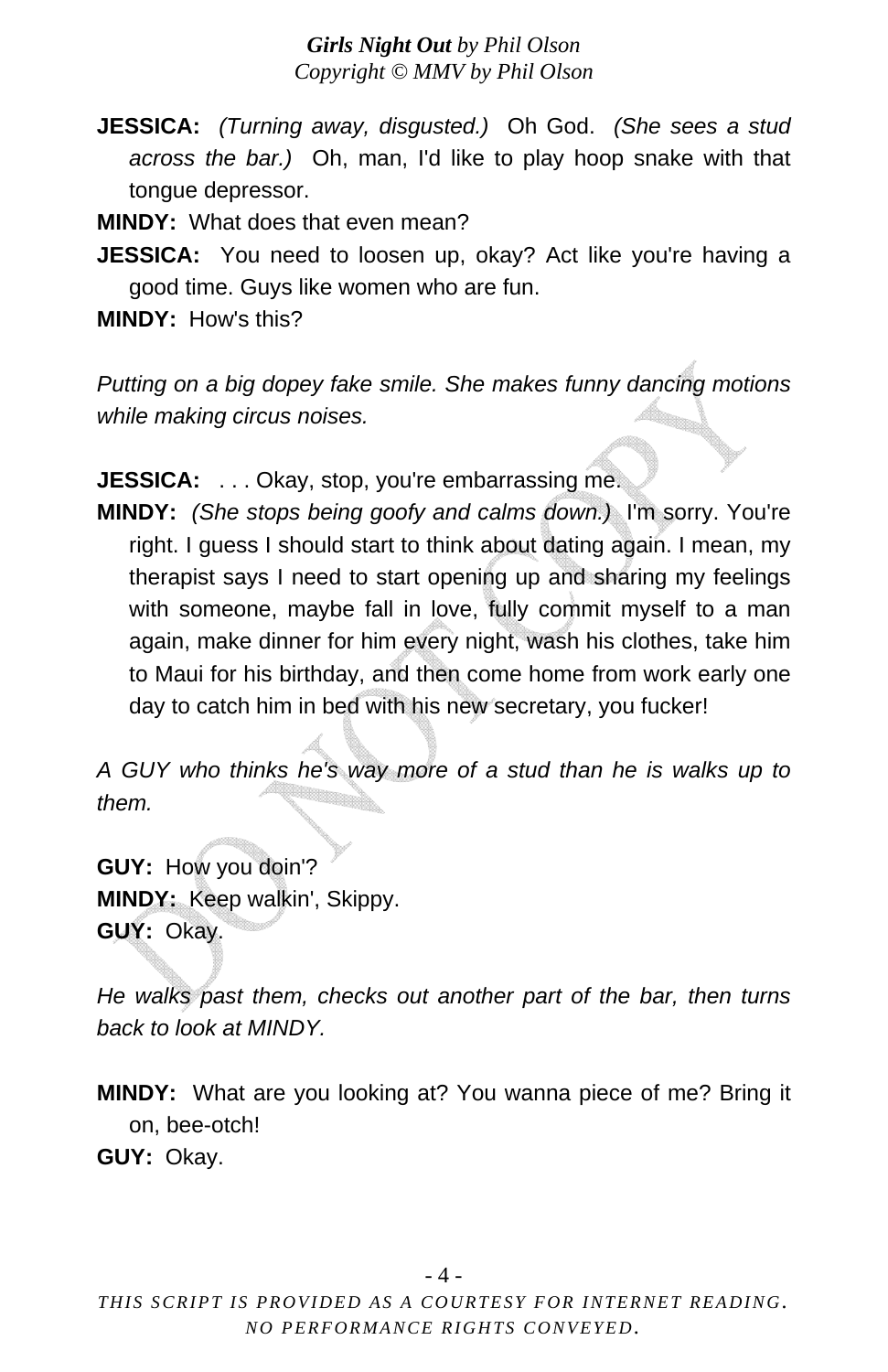*The GUY turns away and checks out another part of the bar as if nothing just happened.* 

- **JESSICA:** *(To MINDY.)* Maybe you're not ready for the dating scene.
- **MINDY:** I'm sorry. I'm embarrassing you. Look, I'm going to go to the ladies' room for a minute, throw some water in my face, maybe open a vein.

*MINDY leaves. After a beat, SAMANTHA (SAM) enters, carrying a strange-looking vacuum attachment thing. She stands next to JESSICA, and smiles. JESSICA looks at the vacuum thing, then at SAM, then the vacuum thing, then SAM.* 

**SAM:** Hi.

**JESSICA:** *(A little uncomfortable.)* Hi.

*There's an awkward silence between them, as JESSICA looks at the vacuum thing again.* 

**JESSICA:** Okay, I'll bite. What the hell is that thing?

**SAM:** A conversation piece.

**JESSICA:** *(Thinks for a beat.)* Oh my God. That's awesome. So guys just come up to you and ask you what that thing is and that starts the conversation?

**SAM:** In theory.

**JESSICA:** Does it work?

**SAM:** No... Well, I guess it does. I'm talking to you.

**JESSICA:** Yeah, that's true. It worked on me . . . *(Quickly ponders the fact that she might be hitting on her.)*

**SAM:** Actually, it's a self test breathalyzer.

**JESSICA:** Wow, that's really cool. Taking responsibility for yourself.

**SAM:** Oh, it's not for me. If I ever do talk to a man I have him breath into it. If it registers over a 2.0, I know I have a chance to go home with him.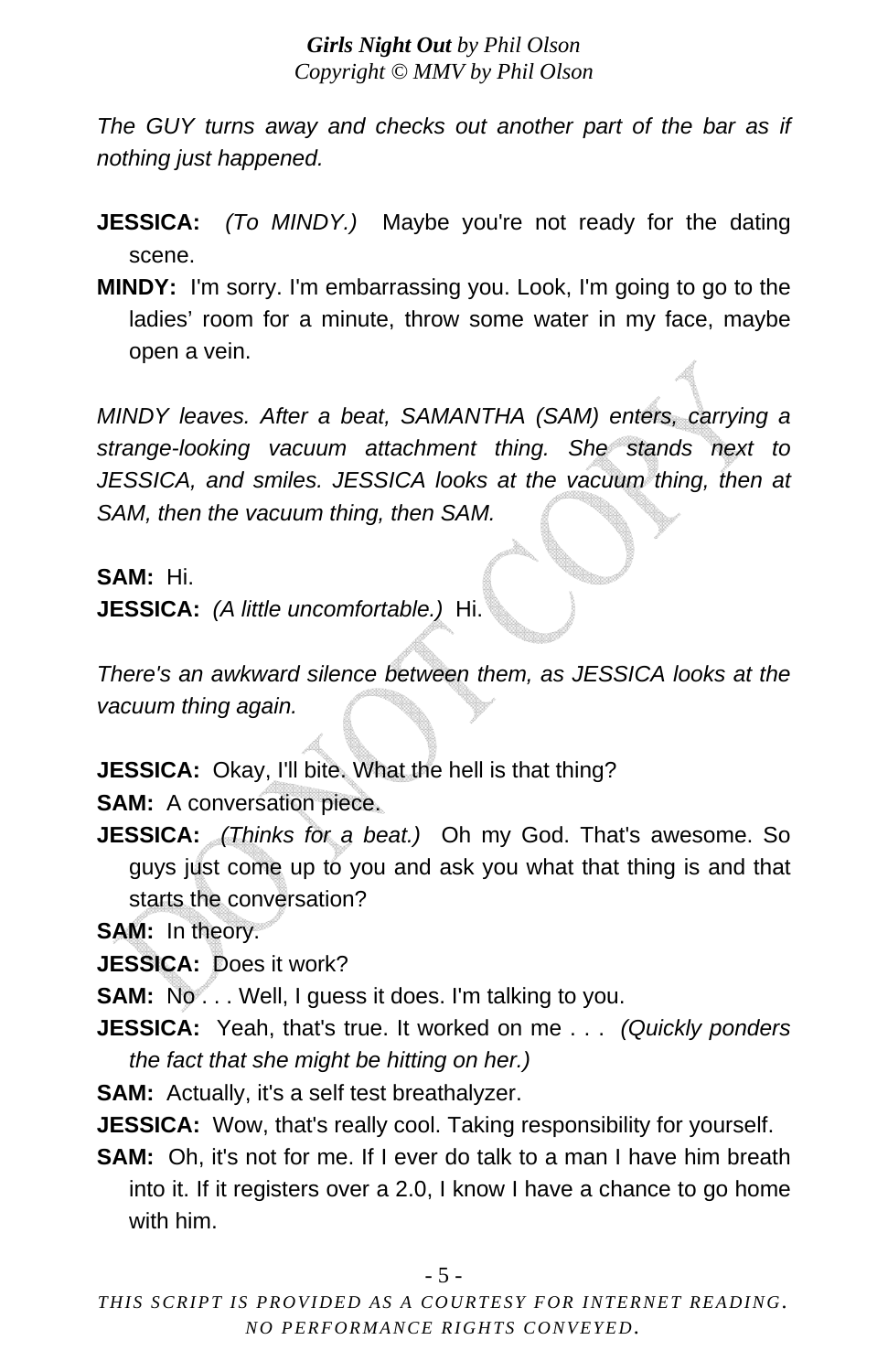- **JESSICA:** *(Laughs.)* Oh, that is so . . . *(Quickly, her emotions to sadness.)* sad . . . Wow, I think I'm gonna cry.
- **SAM:** No, don't feel sorry for me. It's just kind of a self deprecating defense mechanism. I lost someone four years ago, went through a lot of changes in my life and, well, it's just been tough getting back on my feet. I'm sorry.

**JESSICA:** That's okay.

**SAM:** Thanks for letting me cry on your shoulder.

*SAM puts one arm around JESSICA. JESSICA is real uncomfortable.* 

**JESSICA:** *(Looking at SAM'S arm around her.)* No problem.

*At that moment, MINDY comes back in. SAM takes one look at MINDY and recognizes her.* 

**SAM:** Oh my God.

*She quickly takes her arm away from JESSICA and turns away.* 

**MINDY:** Sorry it took so long. Someone was puking in the bathroom. I had to hold her hair back . . . *(Seeing the vacuum thing SAM is holding.)* What in the hell is that? **JESSICA:** Oh, ah, this is . . . **SAM:** . . . Samantha.

**MINDY:** Hi.

*They shake hands. MINDY looks at SAM carefully.* 

**MINDY:** Have we met before? **SAM:** I don't . . . think so. **MINDY:** You look real familiar. **SAM:** I get that a lot. **MINDY:** Seriously, though, what the hell is that thing? **JESSICA:** It's a conversation piece.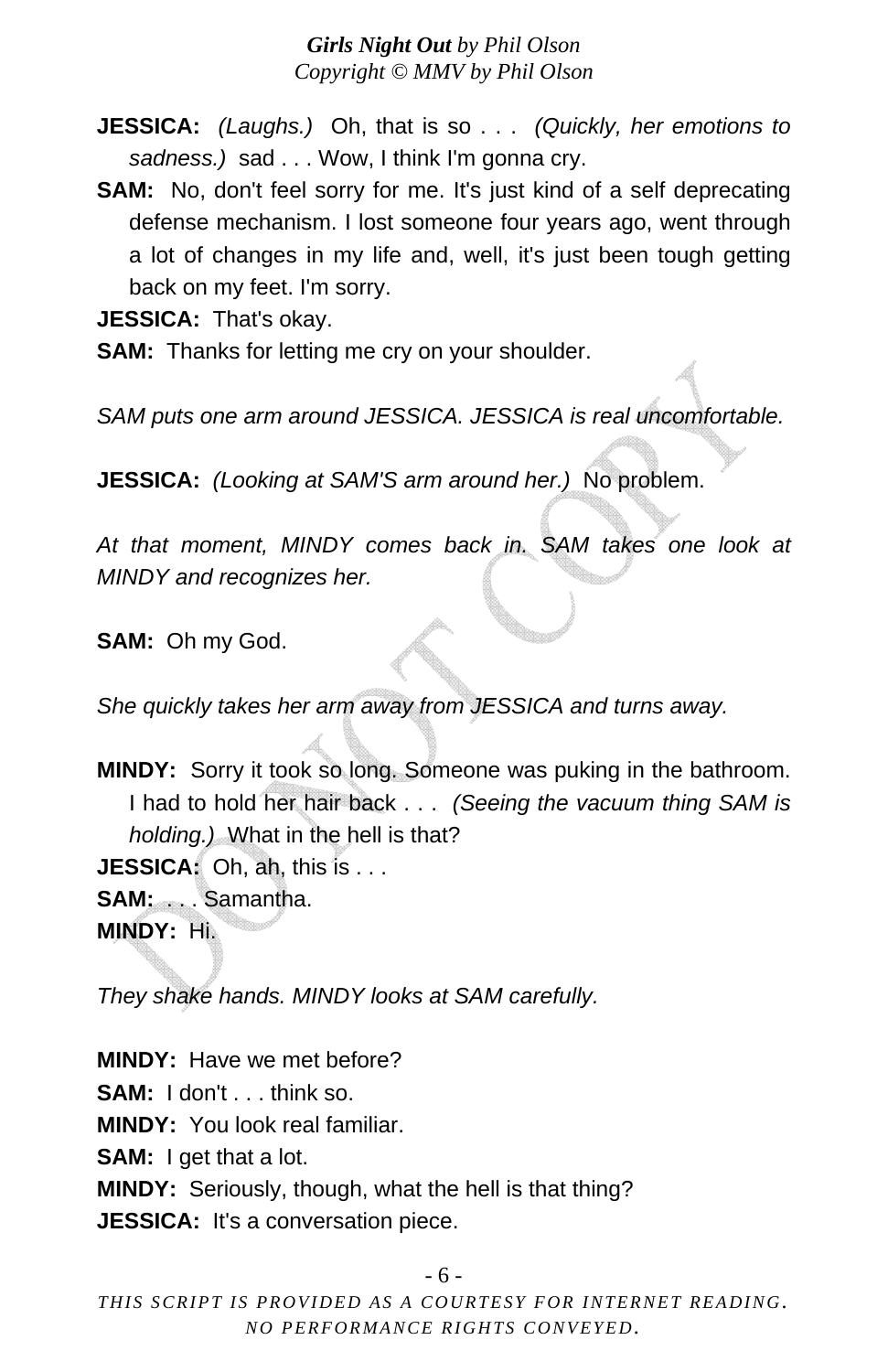- **MINDY:** *(Laughs.)* Whoa! That is so . . . *(Quickly changes to serious.)* pathetic.
- **JESSICA:** Mindy. Be a little sensitive, alright? Samantha has really low self esteem right now because she's getting older and very few men find her attractive unless they're drunk.

*MINDY starts to laugh.* 

**SAM:** I'm standing right here.

**JESSICA:** Oh, I'm sorry. I thought that's what you told me.

**MINDY:** *(To SAM.)* You told her that?

**SAM:** Yeah, I guess I did.

**MINDY:** I'm starting to feel better about myself.

**SAM:** The fact of the matter is, I'm being real selective, and I just haven't found the right woman . . . *(Quickly correcting herself.)* man. *(Laughs at her mistake.)* It's all so confusing, isn't it?

**JESSICA:** *(Laughs.)* Yeah.

**MINDY:** *(Laughs.)* Not really . . . God, I haven't laughed for four years. How sad is that?

**SAM:** I really missed your laugh.

**MINDY:** Excuse me?

**SAM:** Have you ever felt misunderstood?

**JESSICA:** Oh, my gosh. All the time. I was with this guy three years ago . . . *(Thinks for a beat.)* Or was that last week? . . . Anyway, this guy totally wanted to have sex with me. He was grabbing me and trying to put his tongue in my mouth and stuff, and I was like, can't we just talk and hold each other?

*MINDY and SAM wait for the punch line, but it doesn't come.* 

**MINDY:** That was a lovely story.

**SAM:** Mindy. How about you?

**MINDY:** Are you sure we haven't met before?

**SAM:** I suppose we could have.

**JESSICA:** Mindy went through a rough divorce four years ago.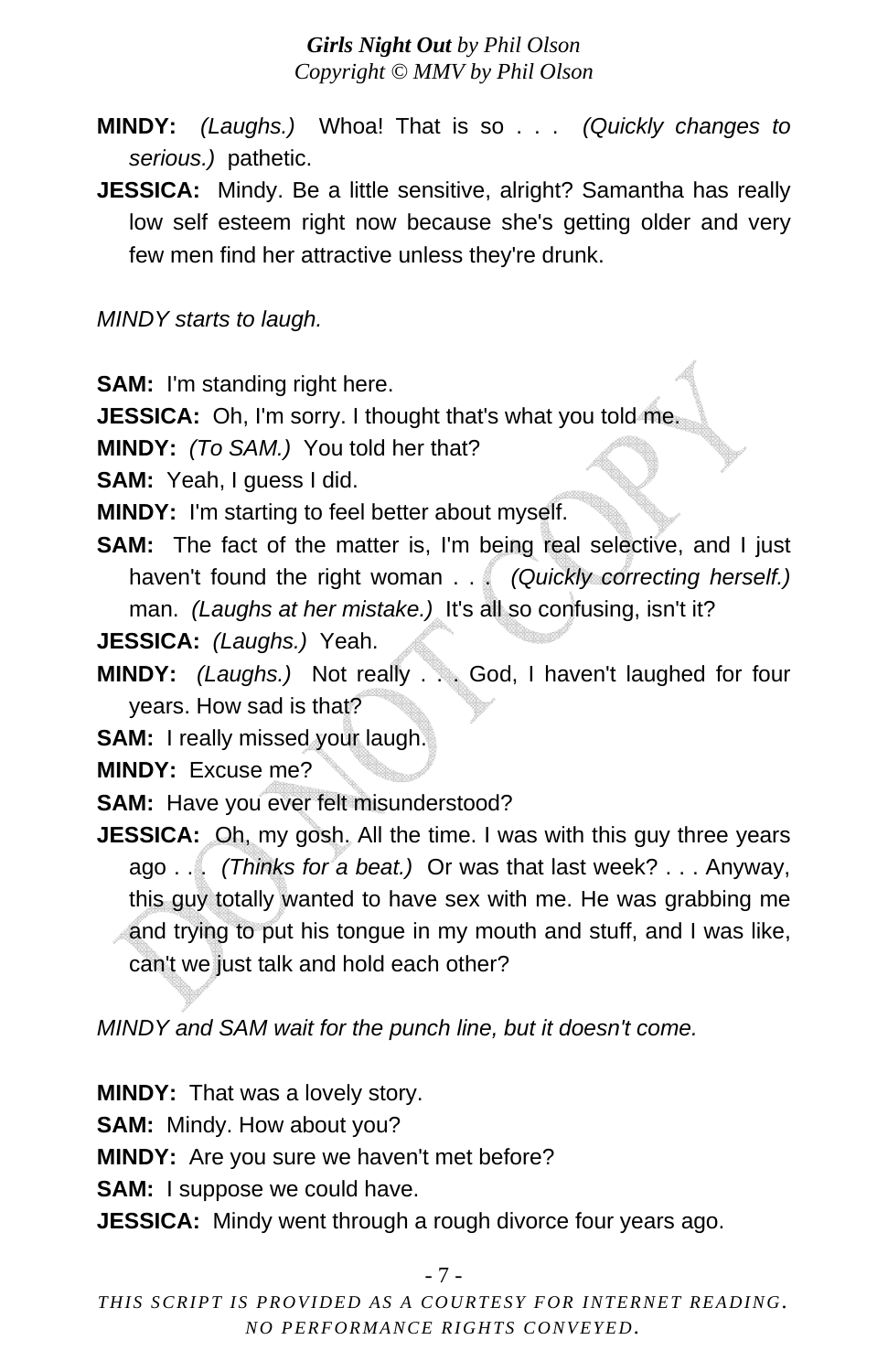**MINDY:** *(Thoughtful and calming.)* It wasn't rough as much as it was . . . *(Changes on a dime.)* You cheating bastard, if I ever see you again I will kick you square in the nuts! *(She settles down.)* I'm supposed to do that once a day.

**SAM:** Don't you think deep down inside your husband really loved you?

**MINDY:** *(Laughs.)* You make me laugh.

**SAM:** I'm serious. Maybe he was just confused. Maybe he didn't really know who he was yet.

**JESSICA:** That's what I've been trying to tell her.

**MINDY:** No, you haven't.

**JESSICA:** Well, I've been thinking it.

**SAM:** Did you ever think that he just made a really stupid mistake, and that he wants you back more than the stars and the moon in the night sky?

**MINDY:** Oh my God, that's just what he said when he . . .

*MINDY stares wide eyed at SAM. After a few beats.* 

**SAM:** How have you been, Mindy?

**MINDY:** Dear God in heaven!

**JESSICA:** What is it?

**MINDY:** I think I'm gonna be sick.

**SAM:** Take it easy, Mindy. Don't make a scene.

**MINDY:** But you have long hair and . . . *(She gestures to her breasts.)*

**SAM:** They cost four thousand dollars.

**MINDY:** You never spent a dime on me, you cheap bastard.

**SAM:** I was confused.

**MINDY:** Well, you seem real squared away, now.

**JESSICA:** Can someone please fill me in?

**MINDY:** What else have you done to yourself? Do you still have a . . .

**SAM:** A penis? No, I had them . . . cut it off. That cost me eight thousand.

**MINDY:** *(Grabbing her by the collar.)* I would have done it for free!

- 8 -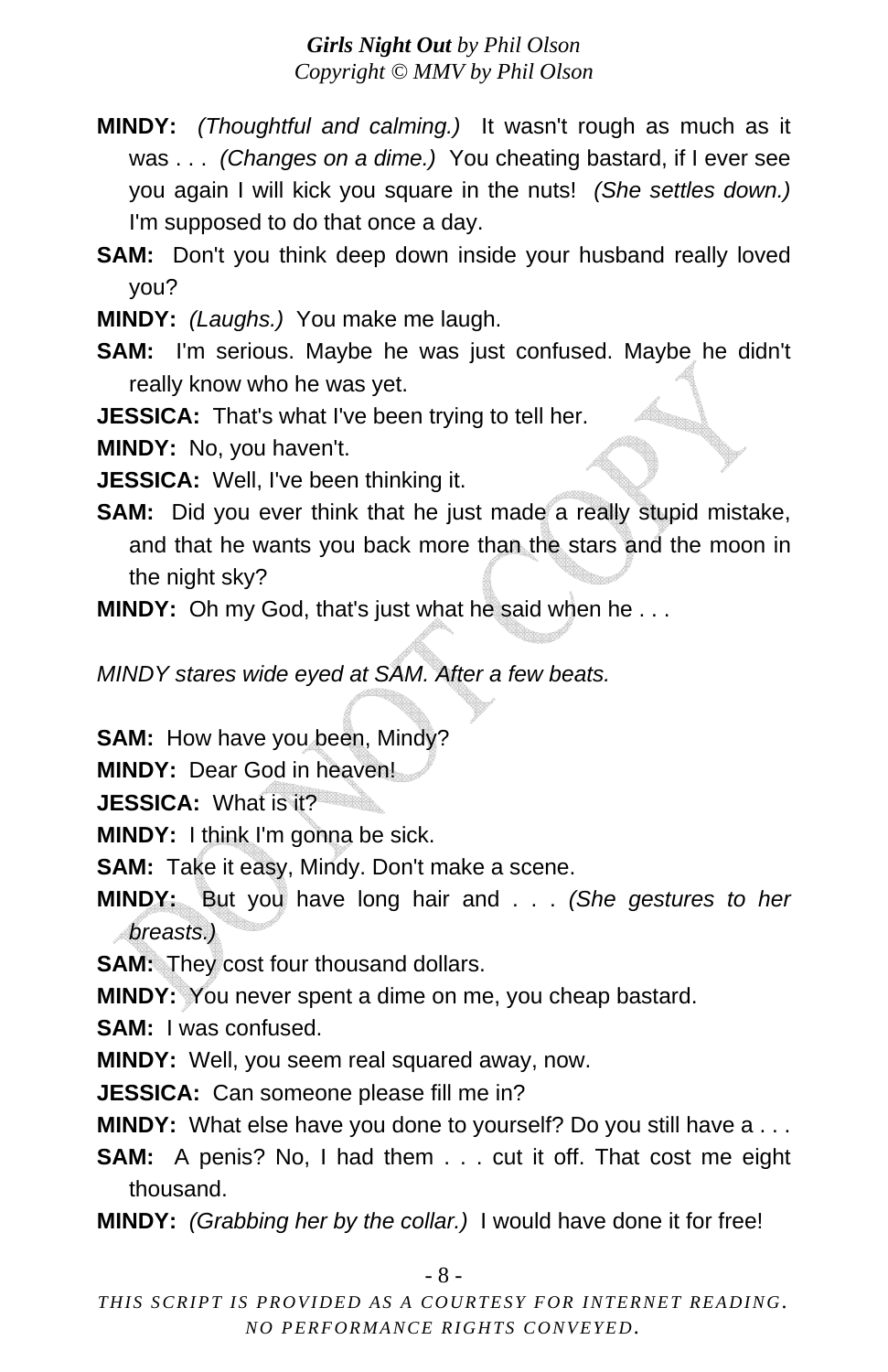**SAM:** Mindy, you're creating a scene!

*MINDY lets go of her and calms down.* 

**JESSICA:** Okay, I'm a little confused.

**MINDY:** This is my ex-husband, Sam. Who now has boobs and a vagina.

**JESSICA:** Whoa . . . they cut your unit off? What did they do with it? **SAM:** It's on a chain around my neck. You wanna see it?

SAM takes her collar, and pulls it out a little to show them the *necklace.* 

**MINDY:** *(Turning away in horror.)* Oh, my god!

*SAM lets go of her shirt. She was just kidding.* 

**SAM:** It's not that big of a deal, Mindy.

**MINDY:** Not that big of a deal? I would say breaking a fingernail is not that big of a deal. Getting your hair done is not that big of a deal. But to me, getting your dick cut off goes in the category of really big fricking deals!

**SAM:** Would you settle down? You're drawing attention to yourself.

**MINDY:** Hey, I'm not the one carrying around a vac-u-jack.

**SAM:** Actually, it's a flobie.

**MINDY:** A what?

**SAM:** It cuts your hair. It sucks it in and then cuts it.

*She's just about to demonstrate on MINDY when MINDY stops it with her hand.* 

**MINDY:** Get that away from me or I will cut your nuts off and . . . *(She stops herself.)* You don't have nuts.

**SAM:** No.

**MINDY:** So, what do you have?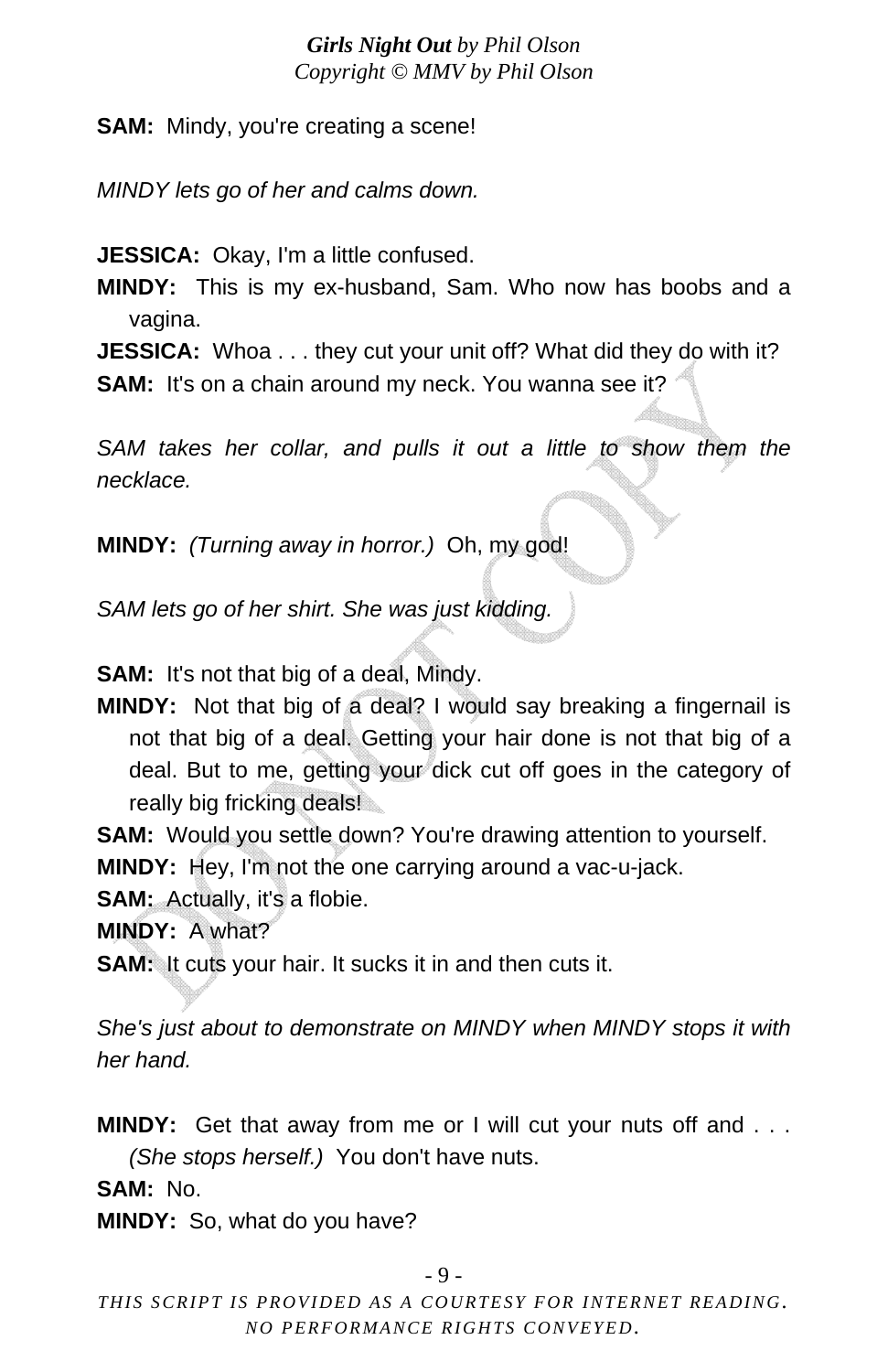*SAM puts the vacuum thing down.* 

**SAM:** Same as you. **JESSICA:** Can I see?

*MINDY and SAM look at JESSICA for a beat, then ignore her.* 

**MINDY:** Why did you do it?

**SAM:** I did it for you.

**JESSICA:** Oh, that is so romantic.

**MINDY:** That is such bullshit.

- **SAM:** It isn't bullshit.
- **MINDY:** I've been in therapy for four years working on my self esteem, when all of a sudden, my ex-husband pops back into my life with a vagina and bigger breasts than mine. Do you know how much more therapy this is going to take?!?!

*The stud wannabe comes back, seeing the "new girl."* 

**GUY:** How you doin'? **MINDY**/**SAM/JESSICA:** Fuck off! **GUY:** Okay.

*The guy turns and checks out another part of the bar, unfazed.* 

**SAM:** I've been wanting to talk to you for so long, and when I saw you in the bar, I realized how much I missed you.

**MINDY:** So, what you're saying is you're still attracted to women?

**SAM:** I'm saying, I'm still attracted to you.

**MINDY:** But you're a woman!

**JESSICA:** Well, you said you were through with men.

**SAM:** When was the last time we talked like this?

**MINDY:** Never.